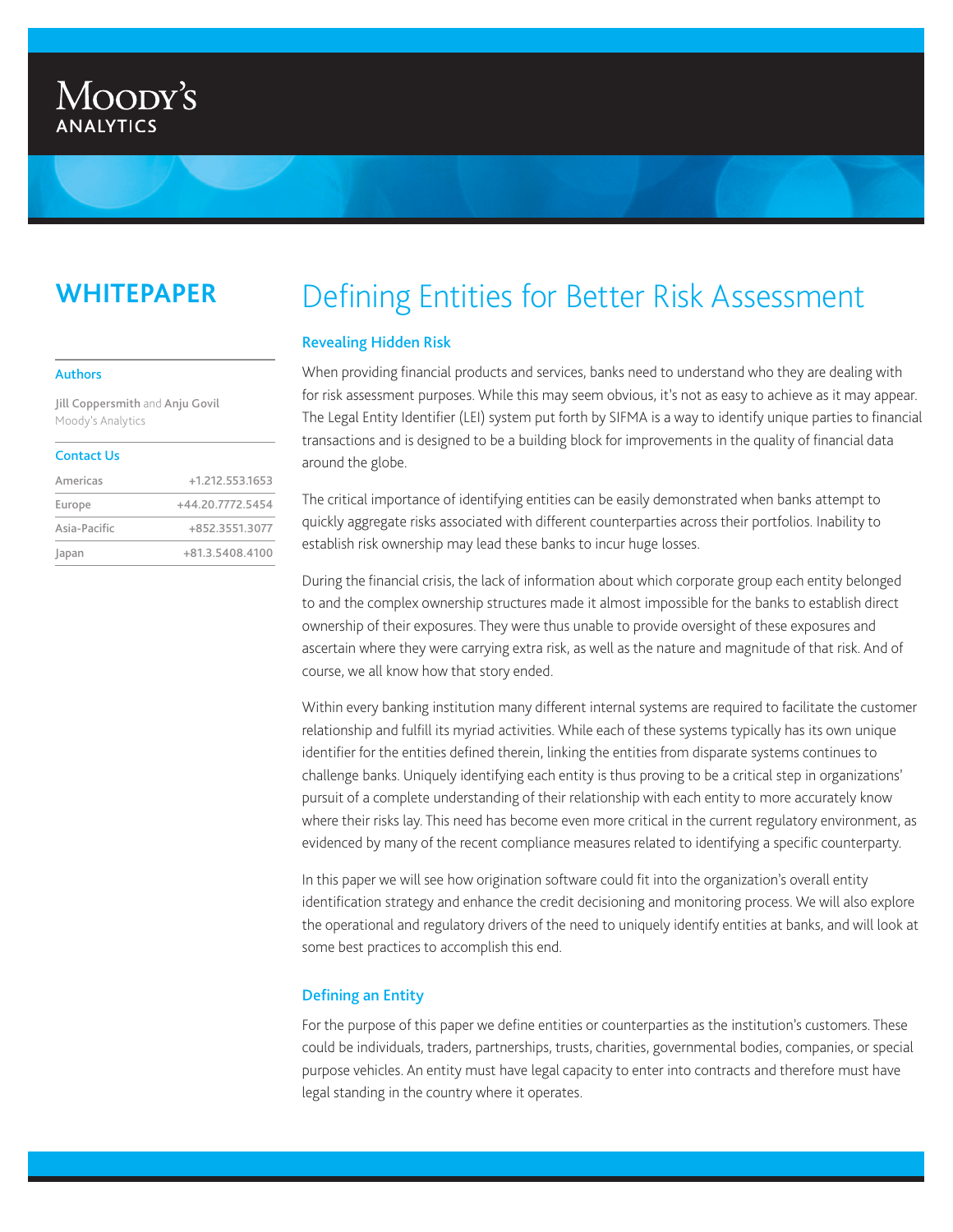As a starting point, banks may want to make sure that no two entities can be set up in a system with the same name. A name-based identification approach may work for banks of small size and less complexity. Banks also typically associate each unique entity with some reference data in their origination systems, such as tax identification number or company registration number. However, with these methods duplicate entities are still likely to occur for larger banks and banks involved in acquisitions.

In large banks and those with complex hierarchical structures of entities, associating each entity with a unique LEI in the origination software creates a solid foundation for all risk-related activities. Additionally, equipping the origination system to store unique identifiers from the bank's other source systems makes it possible to have a full understanding of risk associated with each entity. For maximum benefit these bank source system identifiers (e.g., AFS Id, Algo Id, etc.) should be stored with the entity and populated automatically to avoid a user mistyping the value.

Once the entities are identified, another challenge for banks is to structure entity relationships in a way that reflects the complex web of interrelationships these entities have in the real world. Many banks increasingly consider linking of counterparties with economic dependency relationships, e.g. buyer/supplier relationships, as essential to their risk assessments. Capability in the origination system to build credit, legal, and other entity hierarchies is essential to understanding the specific influences these interrelationships have on overall credit risk assessment.

A credit origination system that links the deal structuring process to an entity structure defined with these guidelines, supplemented with an effective user access management (UAM) process, protects data integrity and controls access for regulatory scrutiny.

# Benefits of Uniquely Defined Entities

A uniquely defined entity aids in risk management by helping banks definitively know who is carrying risk for them and allows organizations to capture operational efficiencies. In a sense, banks build their entire organizations around entities. For instance, a retail and commercial bank will have separate business divisions that look after different entity groups. Once these entities are known and structured within their hierarchies and groups, banking organizations apply risk calculations along these hierarchies to get an accurate and complete view of the risk contribution of an entity. The wide terrain of beneficial applications of entity management in a banking organization includes seven key elements:

### 1. Improved operational efficiency

Being able to construct a full view of the entity rather than seeing it from the perspective of a single account could deliver substantial cost reductions by helping banks and other financial institutions avoid large scale duplication in the recording and maintaining of customer data. Creating a new client record requires establishing and validating a range of information in a largely manual process. This initial on-boarding of information then has to be updated, creating more work. Inaccuracies and inconsistencies in client identification could also potentially dampen effective client relationship management due to, for example, redundant contact with the same client.

#### 2. Accurate risk aggregation

When aggregating limits for risk appetite calculations, banks need to make sure that the appropriate entities' data is included in the calculations to avoid misrepresentation, undercounting, or even double-counting. Entity to entity and facility to entity risk aggregation calculations used to allocate risk to the correct owner depend on this unique entity definition for accuracy.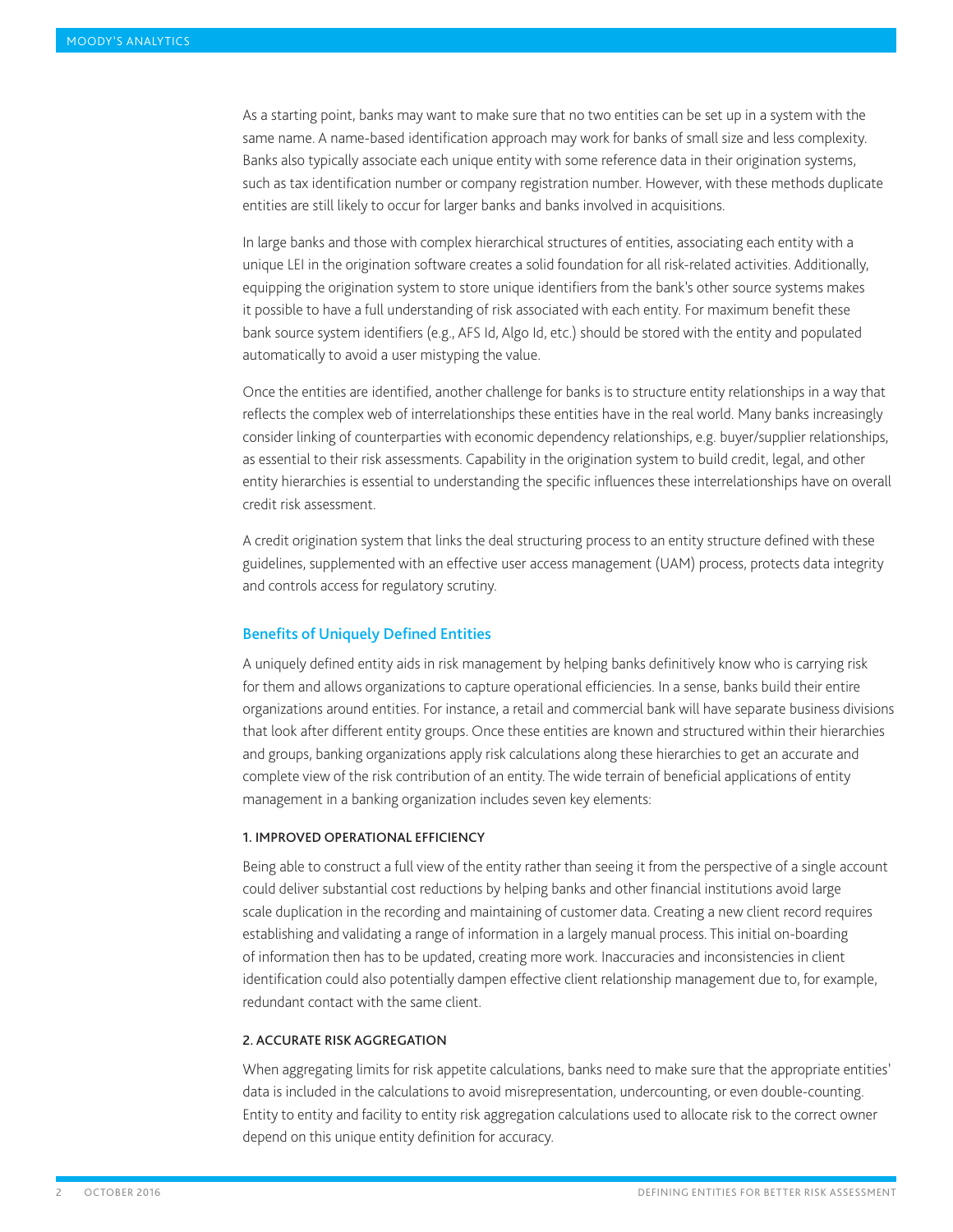#### 3. Credit and counterparty risk management

To a bank, collateral and guarantees are risk mitigants that help reduce the credit risk of a particular borrowing transaction with an entity. This is achieved primarily by offering the bank an alternative or secondary source of repayment should the borrowing entity be unable to pay back a loan by itself. Looking at the entire deal structuring process, identifying who owns the collateral and who is providing the guarantee becomes critical for effective risk mitigation. Banks can seize assets of the borrowing entity in the event of a default only if the bank is clearly able to establish ownership of the collateral. Specifically, an asset can be associated with several collateral pledges across multiple loans, giving all the associated banks varying priority of claims.

#### 4. Entity risk grade accuracy

Typically, company financial statements are important inputs to the calculation of an entity risk grade, which in turn is used to calculate capital allocation against loans made to entities. Hence, it's important to ensure that the correct financials for the entity are being used. In larger organizations, entities are linked together in a complex hierarchical relationship with intertwined risk. These structures could become even more complex with cross-default clauses, consolidated covenants that apply to all group entities, or a high level of management influence or ownership control. These situations may mean that the entire group shares common risk, resulting in the risk grade of one entity being distributed to other entities across the hierarchy. Rating distribution is also seen in instances where a strong supplier exerts a significant influence over the borrower.

At times, entities within the same hierarchy often cross-guarantee the others' loans. It is then critical from the risk mitigation perspective to clearly identify the entities within the hierarchy and their relation to each other.

#### 5. Adherence to data privacy and protection rules

From a regulatory perspective, banks have to demonstrate the integrity of their data, showing that no unauthorized person has access to the data or an opportunity to change it. In cases of restricted deals, banks have to ensure that the access of any employee outside the deal team is prohibited. In other words, banks need a system where they can manage user access to entities along with the actions those users can take on those entities. Appropriate employee access using authentication and authorization is often achieved through a user access management (UAM) system that controls user's access to entities as well as features in the system.

# 6. Demonstrating regulatory compliance

Know Your Customer (KYC) regulations are in effect in all advanced economies and require that banks identify every single customer to satisfy Anti-Money Laundering (AML) rules, sanctions, fraud and other financial crime measures. The Basel Committee on Banking Supervision (BCBS) regulations also drive demand for identification. Leverage, liquidity, and many other ratios calculated under different Basel regimes assume that the banks have properly identified entities. More recent guidelines to monitor large exposures and the analytical credit dataset regulation, which include entity and loan identity as two of many required data points, reinforce the need to have a unique entity identity.

#### 7. Reporting on transactions

Banks are required to prove that their records are accurate even when the actual borrower may be buried under a complex web of entity relationships and hierarchies. The principles for effective risk data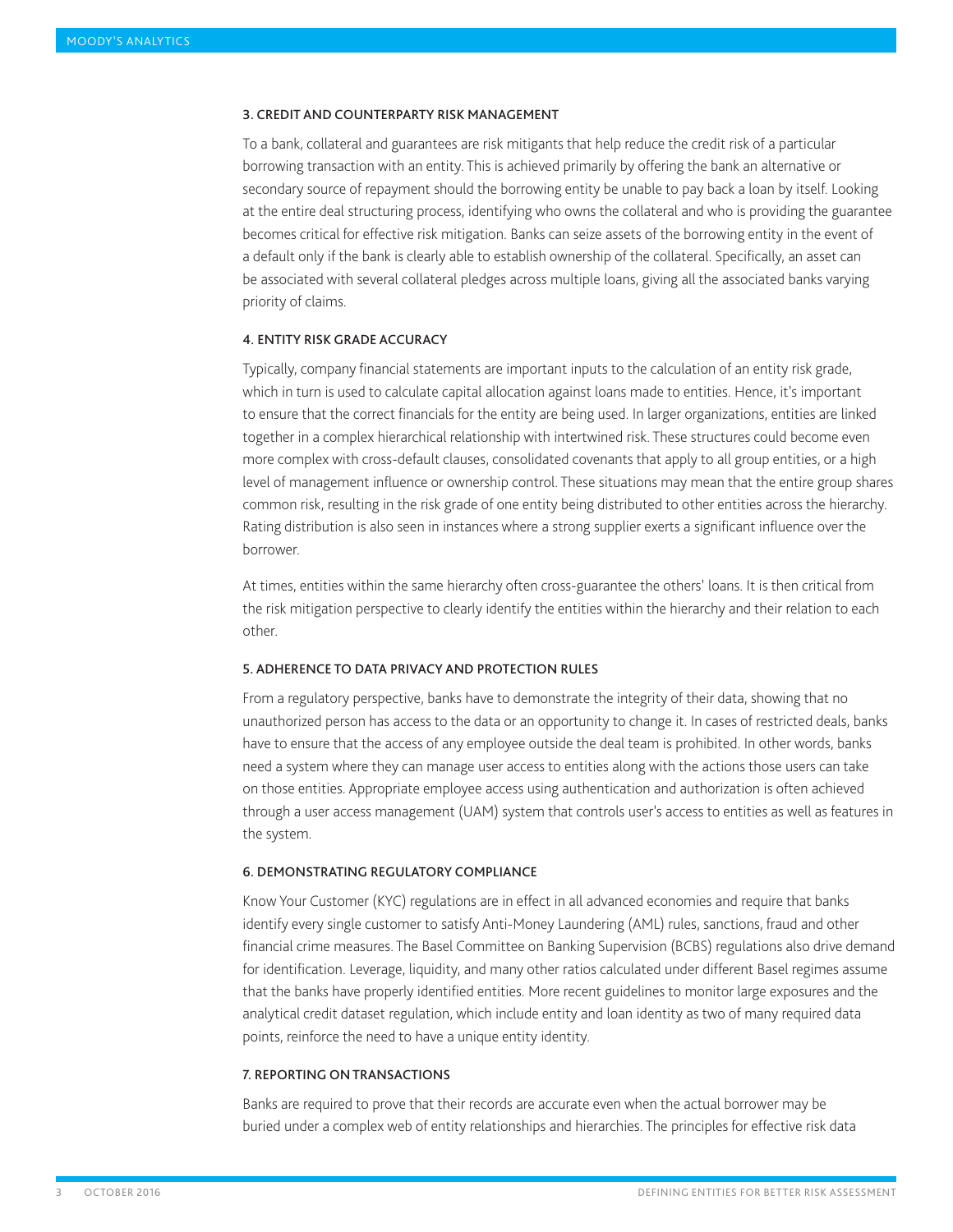aggregation and risk reporting, more commonly known as BCBS 239, include principles of Governance, Data Architecture and IT Infrastructure, Accuracy and Integrity, Completeness, Timeliness, Adaptability, Accuracy, Comprehensiveness, Clarity and Usefulness, Frequency, and Distribution. A common theme among all these principles is accurate, true, and clean data broken down along several dimensions including counterparty, instrument, jurisdiction, and so forth. A unique entity identifier stored within the database makes it possible to query and report at the required level of granularity.

# Achieving Entity Identification

A comprehensive view of the total exposure to an entity depends on the accuracy of the linkages between source systems' exposure data and the associated entity it belongs to in the bank's loan origination system. Getting these right starts early in the process – when entities are created.

Ideally, one system, a Customer Information System (CIS) or a Customer Relationship Management (CRM) system, should serve as the location where the bankwide unique identifier is initially generated and where all other systems' unique identifiers for that same entity are also stored. A bank's loan origination system could then be integrated to the CIS/CRM to ensure that any entities created are properly linked to the centralized system. There are two common ways – pull or push – that a CIS/CRM can integrate with a loan origination system for entity creation:



## Scenario 1: Pull from CRM

In this scenario, when users initiate the creation of a new entity in the loan origination system the communication is sent to an interface exposed by the CIS/CRM. The user's search criteria, captured in the origination system, is sent and a matching list of entities is returned and displayed to the user. The user then reviews the list and determines if the desired entity was returned from the CIS. If so, the user selects the item and a new entity is created in the origination system with data obtained from the CIS such as name, address, CIS-unique ID, and other system IDs. Ideally, the origination system then returns its own unique identifier back to the CIS for association with the same entity in the CIS.

Depending on the bank's policies, if no entity from the CIS is located, a user may be allowed to manually create the entity in the origination system. In this case, the origination system should still communicate to the CIS to obtain a CIS-unique ID and return back its own origination system unique ID to maintain association of the entities between the two systems. Regardless of the approach, once linked, identifiers should not be editable by end users.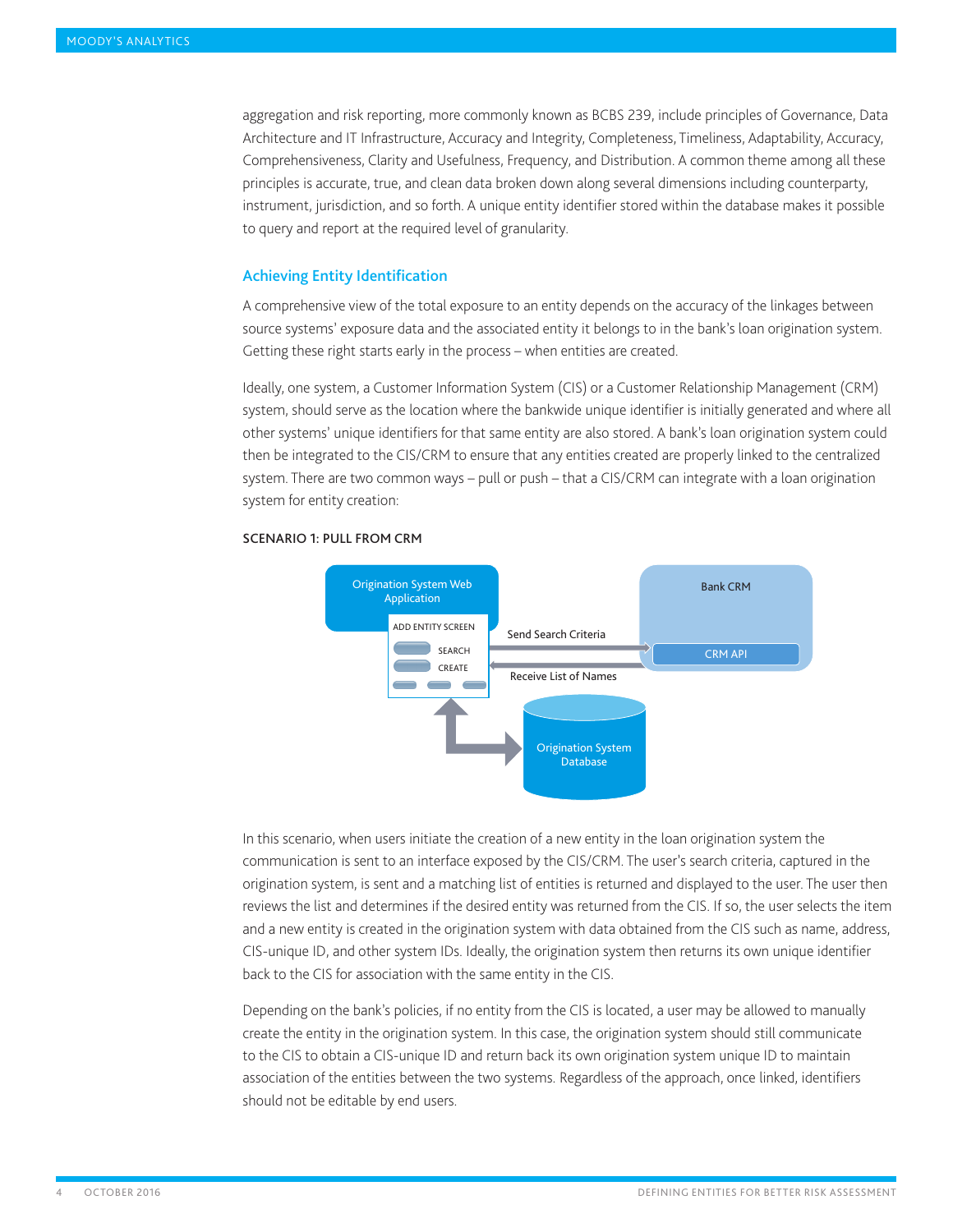If the bank does not have a CIS/CRM, the bank should at a minimum enforce minimal duplication checking when a user tries to create a new entity in its loan origination system. This will help ensure there is a oneto-one mapping between entities stored in various core banking systems. Flexible and optimized origination systems offer users the option to have a soft warning or a hard-stop message based on their own internal policies and the data infrastructure. The validation criterion for these warnings could be configured to support both "AND" and "OR" logic operators, such as "Entity Name" AND "Country of Risk" OR "CIF Code," resulting in a failed validation if any of these attributes match between two entities in the system.



#### Scenario 2: Push from the CRM

In this scenario, the CIS/CRM is leveraged to push an entity to the loan origination system programmatically when some event occurs indicating that a new entity is needed by the origination system. In this case, a bank's internal process is modified and users are instructed that the CIS is the starting point for any new customers or prospects. The ability to create a new entity in the origination software is disabled. When origination users require a new entity, they create it manually in the CIS or request that it be created by operational personnel.

The CIS must include the functionality to send the new entity to the loan origination system when needed. To facilitate this, the origination system exposes an interface that can be called from the CIS with the information required to create the entity. Once the entity is created in the origination system, the interface returns the entity's unique identifier to the CIS. If ongoing synchronization between the systems is required, the CIS uses this unique identifier to communicate with the origination system on a scheduled basis.

# Effectively Managing Risk

Armed with expanded oversight authority, regulators are demanding that financial institutions demonstrate a more sophisticated approach to entity identification that genuinely improves the ability to identify, manage, and mitigate risks. By building processes to uniquely identify an entity across their numerous internal systems, banks can raise the bar for firmwide risk management by establishing the level of risk ownership information necessary to effectively measure and monitor risk. Starting at the point of origination and integrating and automating the flow of entity information throughout their systems can confer competitive advantages to these banks. Without accurate identification of an entity, it will be very hard to attain business and regulatory compliance goals.